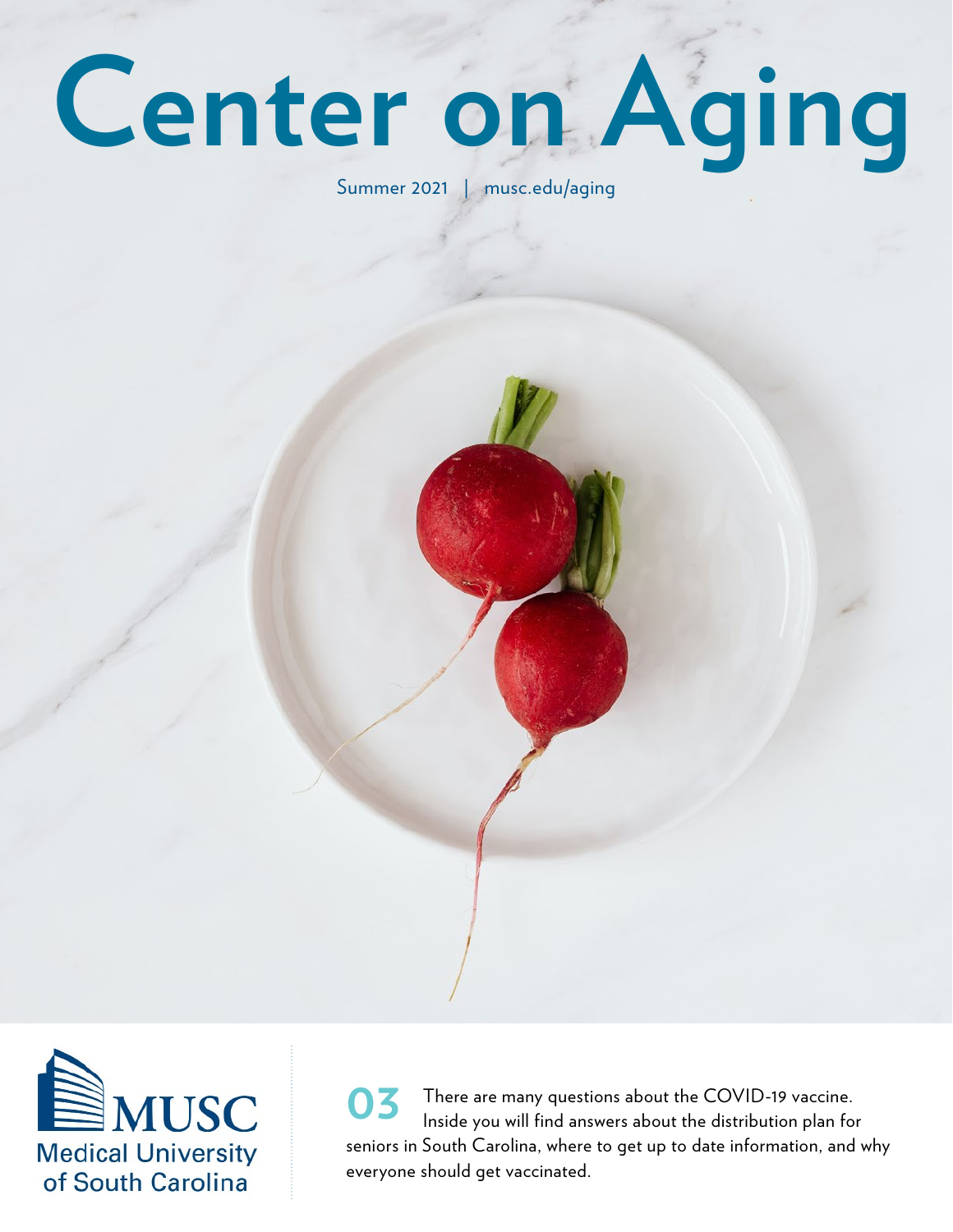**Summer | 2021**



# **INSIDE:**

- **02** Director's Note
- 03 SMP + Senior Expo
- Events **04**
- **05** SC Safe Seniors
- Dr. Onder Albayram **06**
- 07 Service

# **From the Director**

Hello everyone,

As we enter the summer months, we hope your lives have had some return to normalcy, such as spending time with friends and loved ones and enjoying activities that bring you happiness.

We are excited to share with you the news that plans are in the works for the next MUSC Center on Aging Senior Expo - to be held next spring 2022. The College of Medicine Senior Mentor Program is ready to welcome new mentors for the incoming class of 2025! For more information, see page 3.

We hope you will also take a moment to learn about the newly named, SC Safe Seniors program (formerly the Elder Abuse Identification and Treatment Program) here at MUSC, as well as the exciting research in the area of Alzheimer's and related dementias being done by Dr. Onder Albayram.

Lastly, we are happy to share activities that the Center on Aging is participating in to help support seniors in our community. We hope that this newsletter finds you well and that you enjoy the rest of the summer!

Heather Boger, Ph.D. Associate Professor and Interim Director Center on Aging



For questions or comments about the Center on Aging Newsletter contact: Kelly Franklin Administrative Coordinator dillonk@musc.edu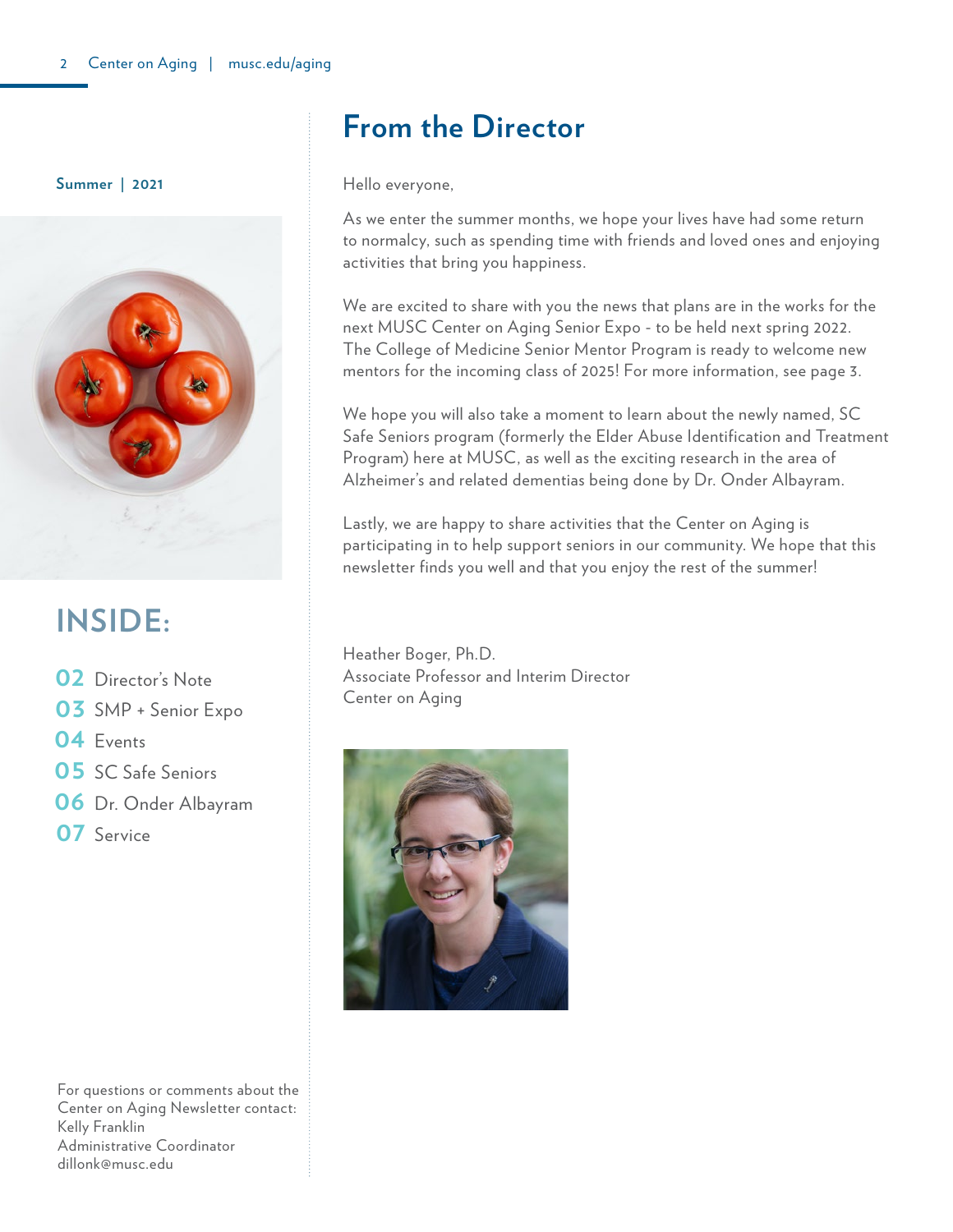# **Senior Mentor Program**

#### **Have you heard of the MUSC Senior Mentor Program?**

The Senior Mentor Program connects medical students from the Medical University of South Carolina with people, aged 65 years and older, living in the Charleston, SC area.

#### **The goals of the program are:**

- To provide a learning experience for MUSC medical students.
- To help reduce stereotypes about aging.
- To improve the way future doctors care for older patients.

#### **Why is there a need for Geriatric Education?**

With America entering into the "baby boomer" generation, 10,000 individuals will turn 65 every day for the next 20 years, resulting in 78 million more elderly individuals in the United States alone.

Providing contact with seniors early in medical training improves, not only knowledge of aging, but has a positive effect on students' attitudes toward caring for older adults.

#### **What do the students do in the program?**

Students are paired with seniors in the community for all 4 years of medical school to complete assignments 1-2 times per year, based on information that they have learned in the classroom. Students meet with the senior mentors in their homes to learn in a non-clinical setting.

Students evaluate the health of their senior mentors by performing tasks, such as a nutrition analysis, fall risk assessment, and advanced care planning.

#### **Interested in learning more or volunteering to become a Senior mentor?**

Email **seniormentor@musc.edu** for an application.





#### **Rescheduled for Spring 2022**

# MUSC Center on Aging **Senior Expo**

We are excited to announce that we are working on scheduling this community event for Spring 2022.

- **n** All seniors, caregivers and senior service providers welcome!
- and raffle prizes  $\blacksquare$  Free health screenings, exhibitors,

#### **musc.edu/aging | email: dillonk@musc.edu**



Changing What's Possible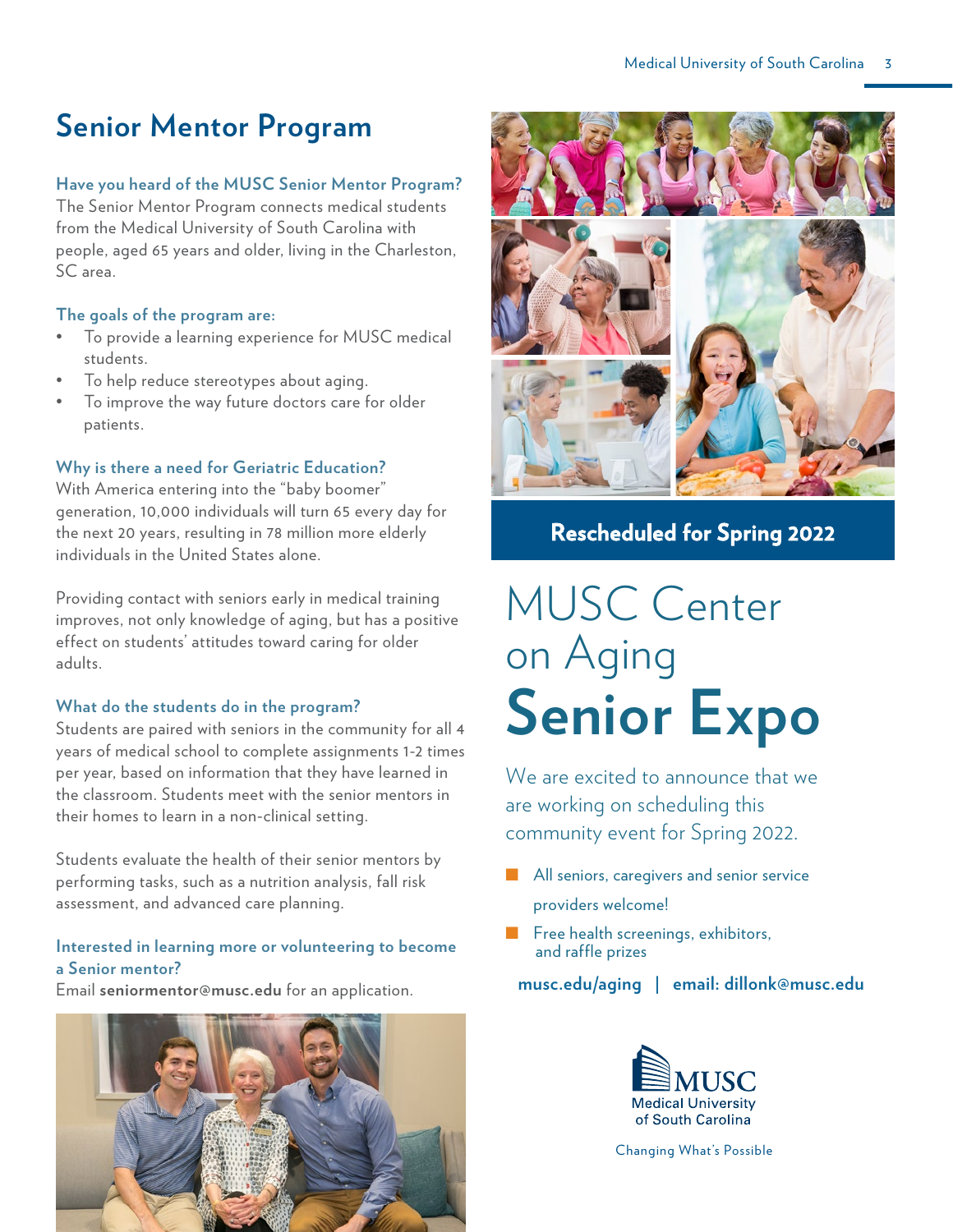## **Senior Mentor Program + Upcoming Events**



#### **Now seeking Senior Mentor Volunteers**

The Senior Mentor Program connects medical students from the Medical University of South Carolina with people, aged 65 years and older, living in the Charleston, SC area.

We are currently enrolling volunteers for the incoming College of Medicine Class of 2025.

Volunteers must be willing to meet with the students twice a year to complete assignments where they will perform tasks, such as nutrition analysis, fall risk assessment, and advanced care planning.

#### For more information email: seniormentor@musc.edu



**Changing What's Possible** 

# **MARK YOUR CALENDARS**

#### **DATE**

**EVENT**

22nd Annual McElveen Race For The ARK *Summerville, SC*

Walk to End Alzheimer's *Riverfront Park, North Charleston*

LSN Holiday Harvest Gala to benefit Charleston Meals on Wheels *Cooper River Room, Mount Pleasant, SC*

#### **FOR MORE INFO**

www.thearkofsc.org/race-for-the-ark-2/ 843-471-1360

www.alz.org 843-614-6608

843-792-0712 dillonk@musc.edu

August 28 7:45 am

October 16 9 am

November 19 6 pm - 10 pm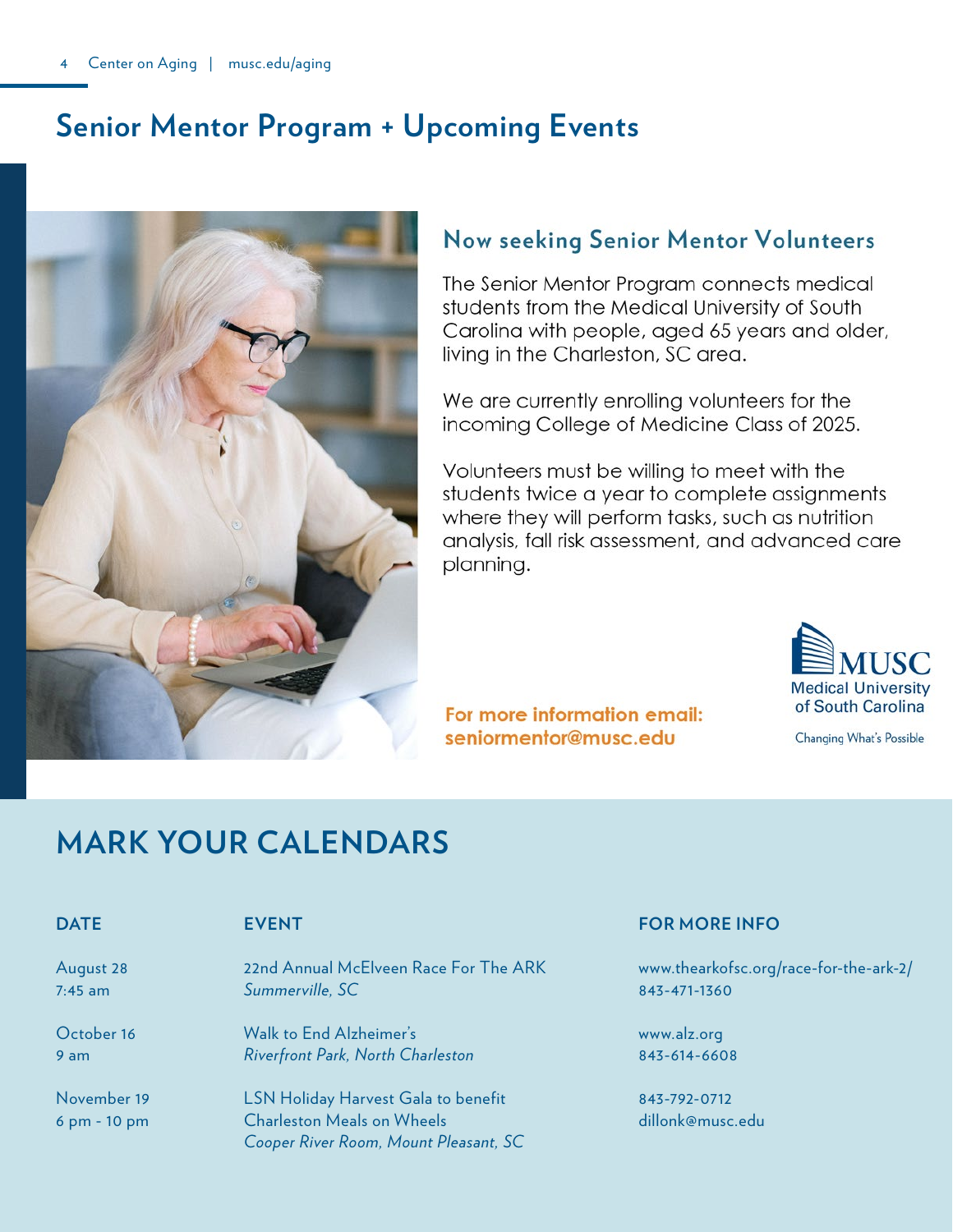# **SC Safe Seniors Honors World Elder Abuse Awareness Day**

**This past June 15th**, we participated in the global observance of World Elder Abuse Awareness Day (WEAAD). Despite looking a little different this year than it has for the past 5 years of honoring WEAAD as a program, we had one of the most successful awareness campaigns yet. We announced our new name, SC Safe Seniors, and are harnessing the momentum built from the community's support of our behavioral health services, identification and referral trainings, and community outreach efforts as we move forward with this rebrand.

This month was one of incredible progress for South Carolina through several local and statewide events. On June 10th, SC Safe Seniors hosted its first ever Virtual Resource Fair, where we heard from 15 different organizations that support older adults aging gracefully, peacefully, and respectfully in our community. If you didn't have the chance to tune in live, here is the link to the recorded version **https://www.facebook.com/ watch/?v=486130616009362**. Organizations like Trident Area Agency on Aging (TAAA), SC Vulnerable Adult Guardian Ad Litem Program (VAGAL), MUSC Advocacy Program (MAP), Palmetto Project, SC Assistive Technology Program, Tricounty SPEAKS, Charleston County Sheriff's Office, Charleston County Probate Court, My Sister's House and many more gave us overviews of their resources.

**SC Safe Seniors** is directed by Dr. Tatiana Davidson, who set the tone for the resource fair with the following remarks: "We are gathering today to learn from each other, learn what services and programs are available and who the key players are, so that in each of our individual practices and agencies we can begin to connect victims to the resources they need. A wrap around care approach is truly necessary if we are going to effectively address their unique needs."

Another highly attended event we had the honor of taking part in was hosted by the SC Department on Aging and SC Victim Assistance Network entitled "A Virtual Multi-Disciplinary Response to Elder Abuse". Our Mental Health Services Program Manager, Theresa Skojec, LPC reflected on the event: "We have had so many exciting opportunities this year, including taking part in the first annual multidisciplinary statewide event to honor World Elder Abuse Awareness Day. This event included Kelly Cordell, Director of Adults Advocacy for DSS, Dale Watson, State Long Term Care Ombudsman, and Tricia Phaup, Program Director of Training & Prevention, SCCADVASA, as well as the nation's only Elder and Vulnerable Adult Abuse Forensic Nurse Examiner, Julie Watson, RN, from right here at MUSC. I am extremely proud to have joined these passionate women to discuss the importance of utilizing trauma informed care with our elder victims and patients."

For more information about this panel and the speakers, visit: **http://www.scvan.org/weaad**.

We are encouraged to continue to make progress in training professionals on how to identify and refer elder mistreatment, directly assist older adults in need of behavioral health support through in-person and telehealth visits, and look forward to working together with each of you to build a strong support system for our elders across SC and beyond!

If you are interested in hearing more about our program or would like to connect, please email us at ElderAbuseHelp@musc.edu.

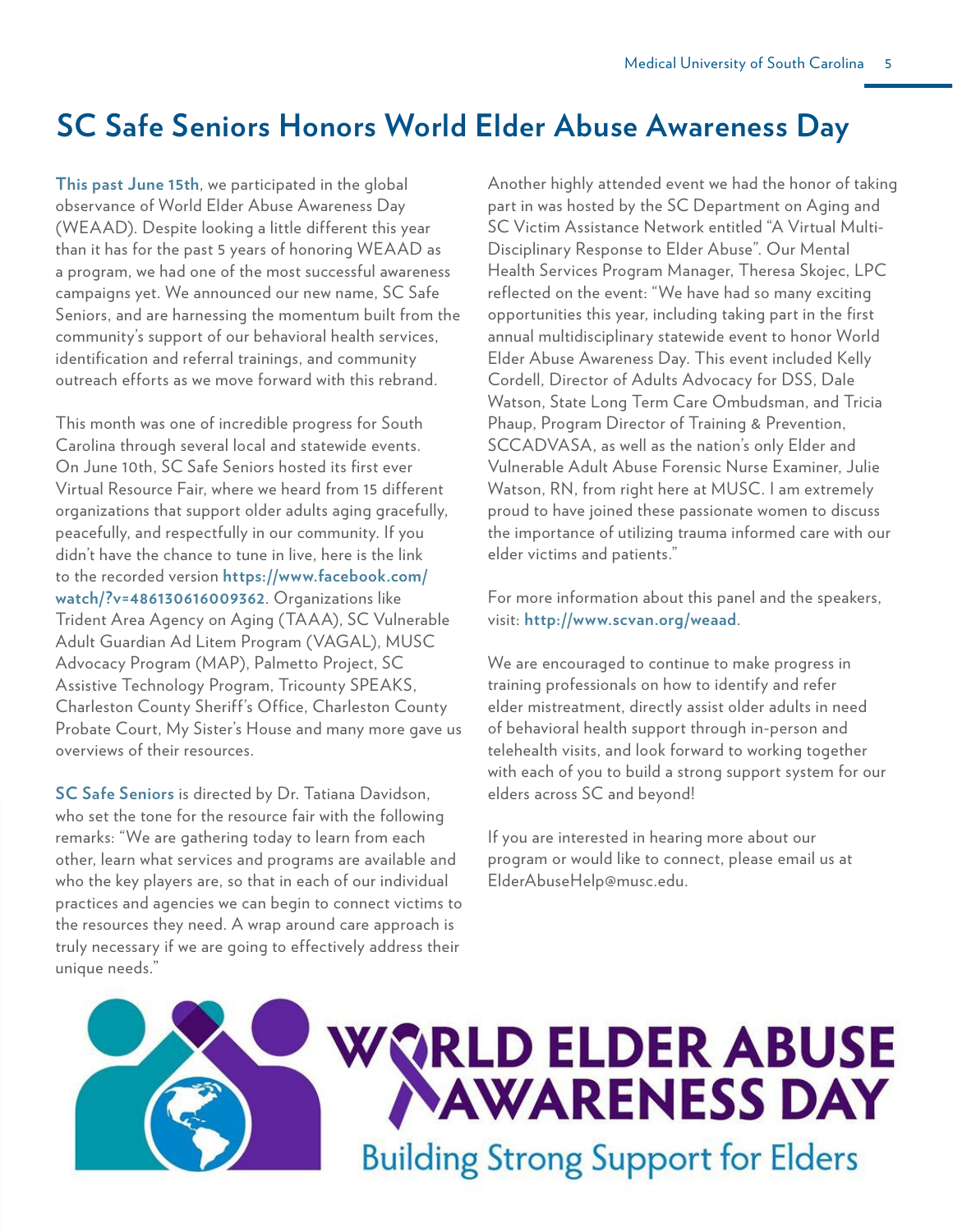# **Research: Linking Vascular Dementia and Alzheimer's Disease**

**Dr. Onder Albayram i**s a tenure-track faculty in the Division of Cardiology at MUSC. He has had numerous meaningful contributions to the field of brain aging and age-dependent neurodegenerative disorders reflected in number of excellent publications including Proc Natl Acad Sci U S A, Nature, Nature Medicine, Nature Communications, Scientific Reports and Science Translational Medicine.

Ever since he was an undergraduate student in Turkey and the U.K., he was at the forefront of new discoveries as a protagonist. His neuropharmacology studies at the

University of Southern California in Los Angeles drew the attention of researchers at the University of Bonn in Germany, who enrolled him in the PhD program focusing on brain aging. Dr. Albayram completed his faculty training in Translational Neuroscience perspective with Alzheimer's Association Fellowship Award at Harvard Medical School before joining the MUSC family.



*Dr. Onder Albayram, PhD, Assistant Professor, Division of Cardiology* 

relationship between the VaD and AD in clinically relevant experimental models to advance the field.

Here in this report, the investigators discovered that overlap between AD and VaD, and raises the possibility that this newly discovered protein modification could be an upstream early pathogenic factor common to both diseases.

"The cellular process underlying aging has remained one of the last frontiers in biology. The question of why aging occurs and what determines the speed of aging

> has amazed mankind since ancient times. Aging of the brain is associated with an increased risk of neurodegenerative diseases as well as with a cognitive decline, even in healthy individuals. Although the onset and progression of learning and memory deficits vary strongly among individuals, age-related deficits in learning are generally observed phenomena in many species, from mice to humans. Which factors influence the onset and

Dr. Albayram recently uncovered the previously unrecognized major early driver protein which linking vascular insults to Vascular Dementia (VaD) and Alzheimer's disease (AD), as reported in the Science Transitional Medicine.

Alzheimer's and related dementias represent growing social, healthcare and economic problems and their prevalence is rapidly increasing with the age. There are no effective treatments for AD and VaD as neurodegenerative diseases with distinct pathology (deposition of the misfolded proteins, including Amyloid beta-Abeta and microtubule associated protein-tau) OR vascular origin, respectively. The fact that ~60% of human dementia patients have mixed vascular and AD pathologies necessitates a reassessment of the complex

progression of the learning and memory deficits has not been understood yet, but it is hypothesized that the balance between physical, chemical, and biological stressors and antistress responses play a crucial role.

Currently, my research goal is to integrate his background and research interests in brain aging and age-dependent neurodegenerative disorders to study the different involvement of cellular stress response in young and aged brains' physiology and in pathological conditions."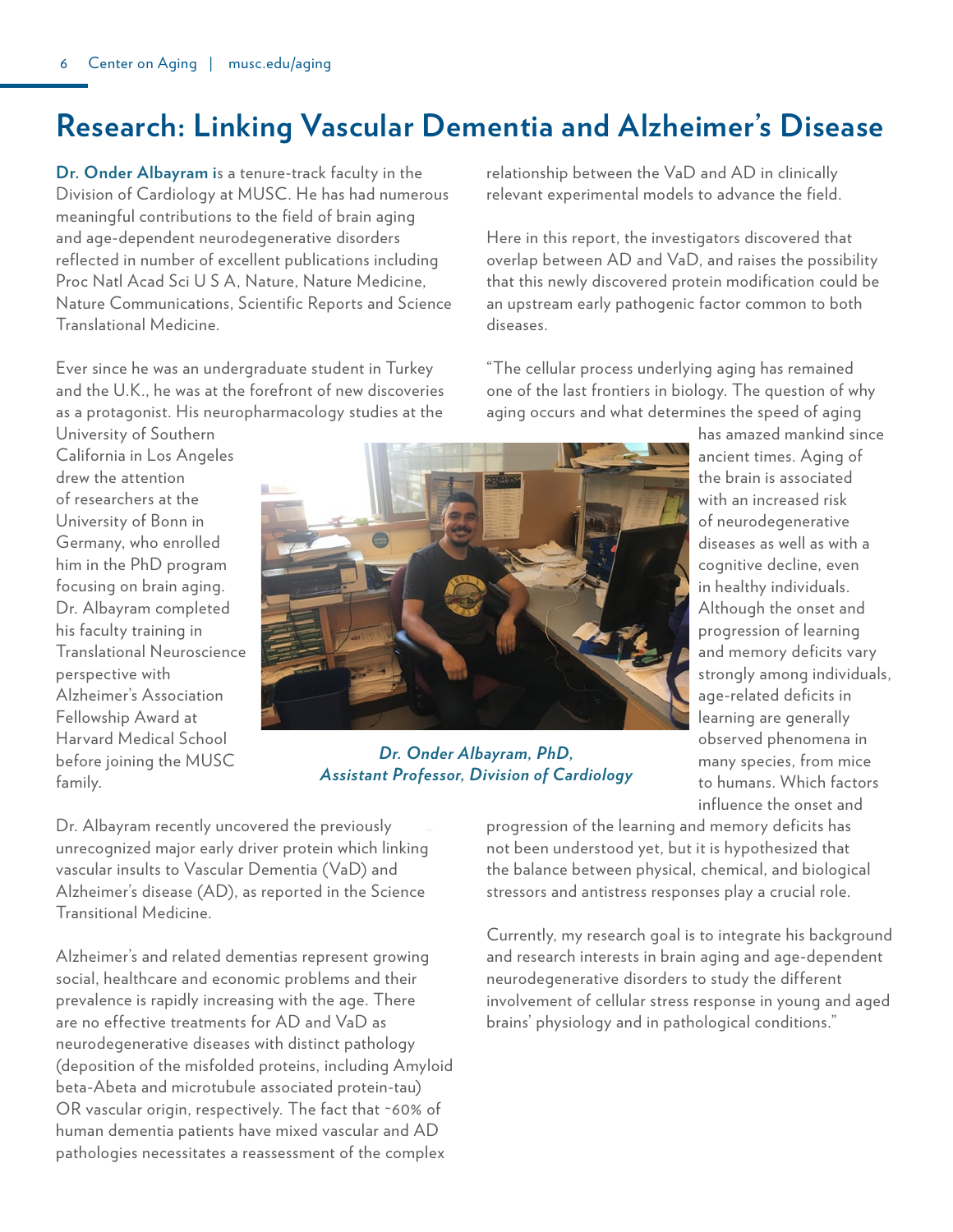# **Service: Homeless Senior Supply Drive**

#### **The Lowcountry Senior Network (LSN) is continuing to support seniors in the community.**

With a rise in the number of homeless seniors requesting assistance at local senior centers, LSN decided to solicit help from its membership. Throughout the spring, members collected and donated canned foods, snacks, personal hygiene products, utensils/can openers, dental health items, socks, hats, and even hand-crank radios that include phone chargers. These items are most sought after by seniors who visit these centers seeking assistance.

With the help of sponsors (MUSC Center on Aging, All About Seniors, Trident Area Agency on Aging, and Senior Care Insurance Services) sling back packs with reflective safety strips were purchased for easy distribution and portability of these supply kits.

Fifty bags will be ready to go the beginning of July and will be available at Charleston Area Senior Citizens,

Berkeley Seniors, and Dorchester Seniors, with the goal to have another 50 by the end of the summer.

If you would like more information about this project or would like to contribute donations, contact: **dillonk@musc.edu** or deliver items to: **Trident Area Agency on Aging 5895 Core Rd, Ste. 419 North Charleston**





**FIFTH ANNUAL** Holiday Harveyt Gala

# SAVE the **DATE**

Friday 11/19/21 **COOPER RIVER ROOM** MT. PLEASANT

rleston Area Meak on Wr